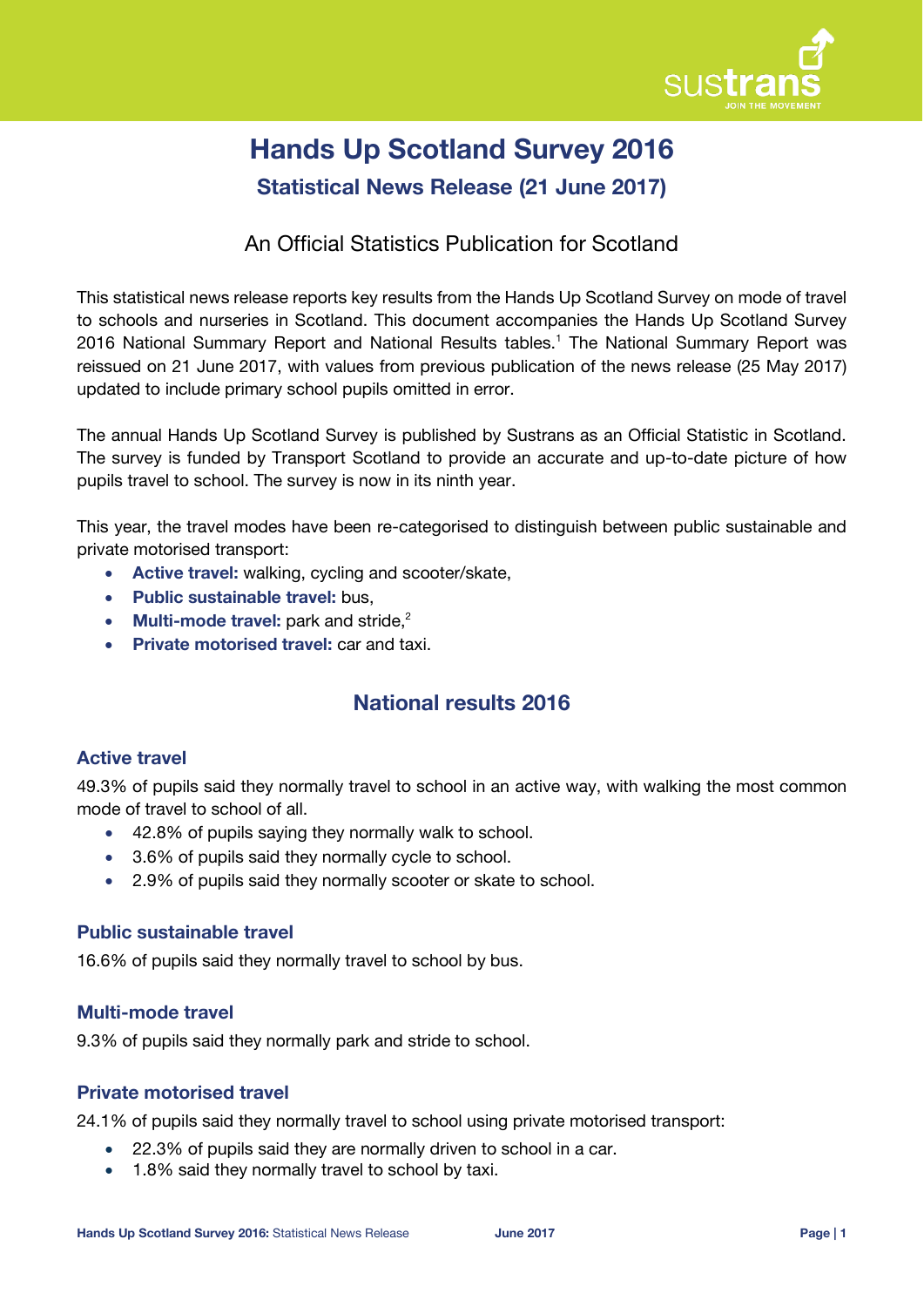



#### **Chart 1: National travel modes: all school pupil responses (excluding nursery), 2016.**

## **Response rates 2016**

#### **School response rates**

In 2016, 1,938 schools took part in the survey from 31 local authorities in Scotland. Of this, 1,923 state schools (primary, secondary and SEN) participated, which equates to 76.0% of all registered state schools in Scotland.

#### **Pupil response rates**

In total, 458,145 children took part the survey. Of this, 454,037 pupils from state school pupils participated, which equates to 66.3% of all state school pupils enrolled in Scotland.

## **National results 2016: by school type**

#### **Nursery schools**

- 46.1% of nursery pupils reported normally travelling to school by an active mode.
- 3.3% of nursery pupils reported normally travelling to school using public sustainable transport.
- 4.5% of nursery pupils reported normally travelling to school using multi-mode travel.
- 45.4% of nursery pupils reported normally travel to school using private motorised transport.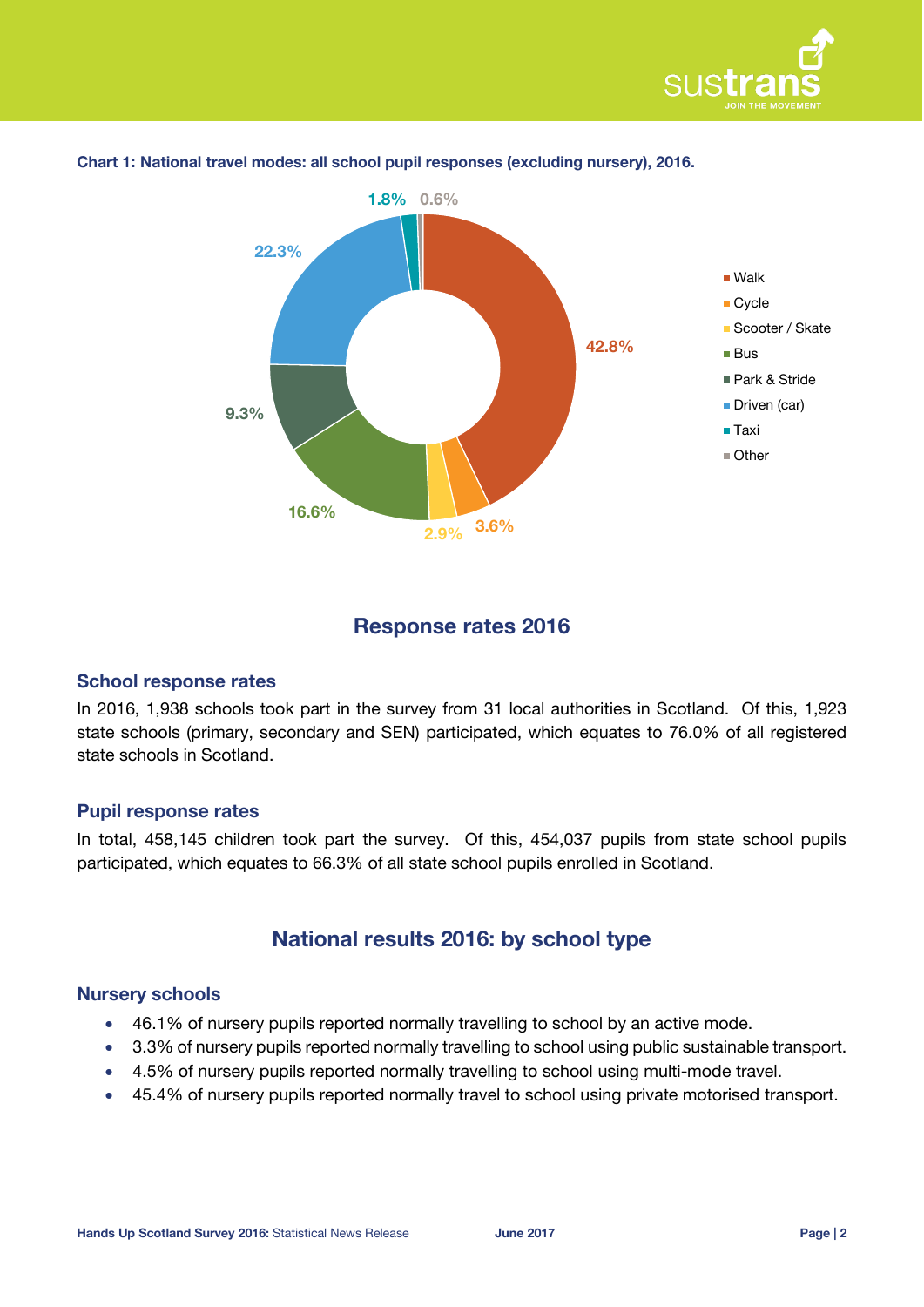

#### **All state school (primary, secondary and SEN) comparison**

Primary school pupils reported the highest level of active travel to school at 53.6% of all pupils, followed by secondary school pupils at 42.9%.

The highest levels of bus usage are reported in secondary pupils at 35.1% compared to 27.0% of SEN pupils and 6.5% among primary school pupils. This is a shift from previous years where SEN pupils recorded the highest levels of bus travel.

11.7% of primary school pupils reported travelling to school using multiple modes, compared to 4.8% of secondary school pupils.

Secondary school pupils reported the lowest levels of travel to school using private motorised transport of all pupils, at 16.2%, followed by 27.9% of primary school pupils and 53.5% of SEN school pupils.

<span id="page-2-0"></span>

| School type          | Walk  | Cycle   | Scooter<br>/Skate | <b>Bus</b> | Park &<br><b>Stride</b> | <b>Driven</b><br>(car) | Taxi  | <b>Other</b> | Total   |
|----------------------|-------|---------|-------------------|------------|-------------------------|------------------------|-------|--------------|---------|
| Nursery              | 38.6% | 3.3%    | 4.2%              | 3.3%       | 4.5%                    | 44.2%                  | 1.2%  | 0.7%         | 17,933  |
| Primary <sup>3</sup> | 44.1% | 5.1%    | 4.4%              | 6.5%       | 11.7%                   | 26.3%                  | 1.6%  | 0.3%         | 293,360 |
| Secondary            | 41.8% | 0.9%    | 0.2%              | 35.1%      | 4.8%                    | 14.8%                  | 1.4%  | 1.0%         | 158,826 |
| <b>SEN</b>           | 1.7%  | $\star$ | $\star$           | 27.0%      | 3.5%                    | 2.9%                   | 50.6% | 14.0%        | 1.851   |

#### **Table 1: National travel modes: by school type (state schools), 2016.**

#### **State and independent school comparison**

Pupils in state schools reported higher active travel levels compared to independent schools in 2016, with half of state school pupils (49.7%) either walking, cycling or scooter/skating, compared to 14.5% of independent school pupils.

A lower percentage of state school pupils (16.6%) reported normally travelling to school by bus compared to 24.0% of independent school pupils.

9.3% of state school pupils reported travelling to school using multiple modes, compared to 16.2% of independent school pupils.

A lower percentage of state school pupils normally travel using private motorised modes at 24.0% compared to 42.8% of independent school pupils.

| Table 2: National travel modes: by school type (state schools and independent schools), 2016. |  |  |
|-----------------------------------------------------------------------------------------------|--|--|

| School type     | <b>Walk</b> | <b>Cycle</b> | Scooter/<br><b>Skate</b> | <b>Bus</b> | Park &<br><b>Stride</b> | <b>Driven</b> | Taxi | Other | <b>Total</b> |
|-----------------|-------------|--------------|--------------------------|------------|-------------------------|---------------|------|-------|--------------|
| State schools 3 | 43.1%       | 3.6%         | 2.9%                     | 16.6%      | 9.3%                    | 22.2%         | 1.8% | 0.6%  | 454.037      |
| Independent     | 10.8%       | 2.4%         | .3%                      | 24.0%      | 16.2%                   | 41.9%         | 0.9% | 2.6%  | 4.108        |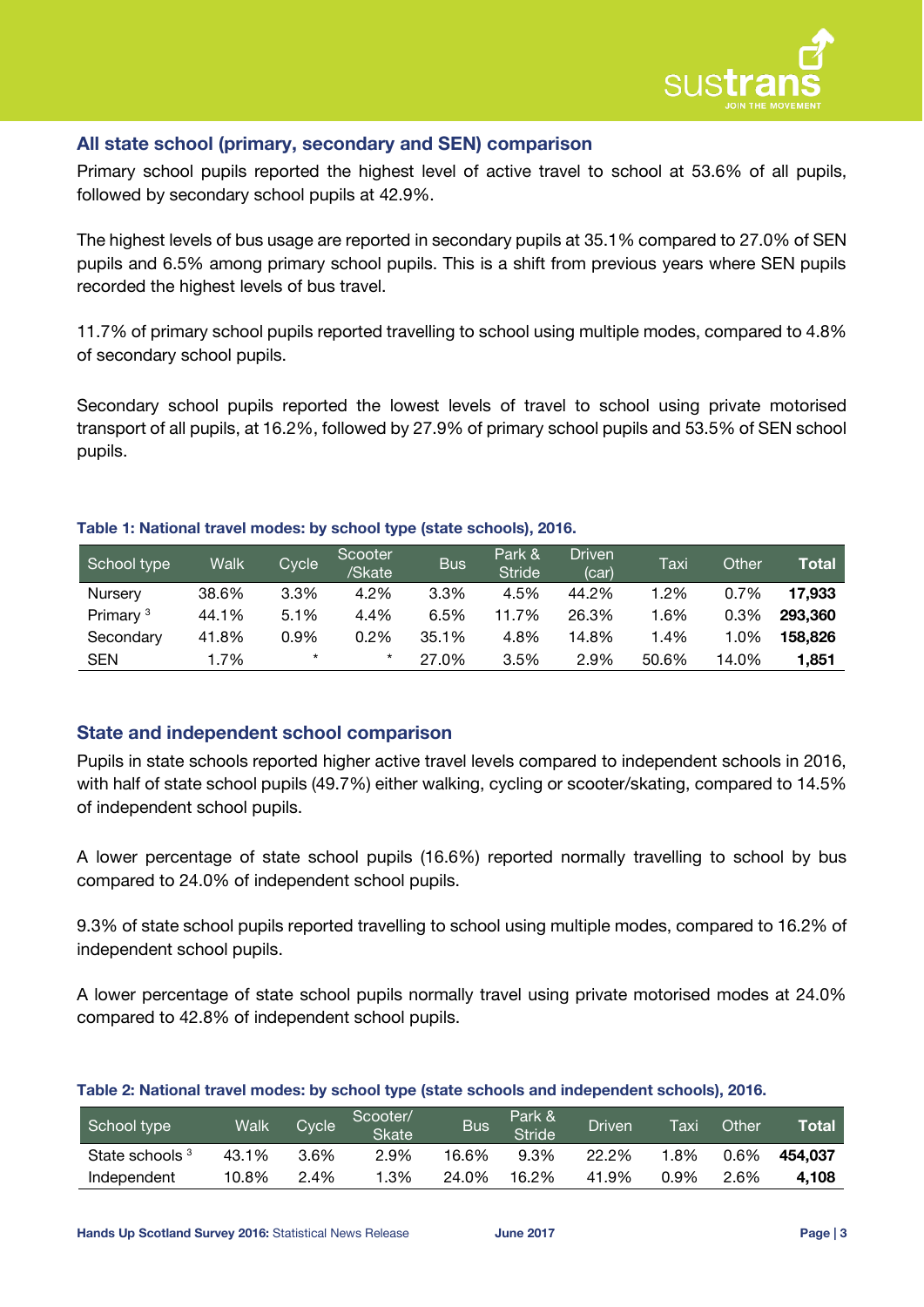

## **National results comparison: 2010-2016**

Across all years of the Hands Up Scotland Survey, active travel to school has consistently remained the most frequently reported mode of travel to school across Scotland.

- Within the active travel category, overall there has been a steady decline in pupils reporting walking to school, from 45.8% in 2010 to 42.8% in 2016.
- The survey has recorded an increasing trend in cycling from 2.8% in 2010 to 3.6% in 2016. This has remained fairly consistent since 2013 (between 3.4% and 3.6%).
- The percentage of pupils who say they normally scooter or skate to school has increased from 0.7% in 2010, to 2.9% in 2016. As with cycling, the percentage of pupils who scooter or skate to school has remained fairly consistent since 2013 (between 2.8% and 2.9%).

Overall, bus use has decreased from 18.2% in 2010 to 16.6% in 2016. This is the lowest ever reported bus use, with a reduction in bus use of 1.2% from 2015.

The percentage of pupils normally travelling to school by park and stride has increased from 7.4% in 2010 to 9.3% in 2016. This has risen by 1.5% between 2015 and 2016.

Levels of private motorised transport use have fluctuated over the last seven years, between a high of 24.5% in 2010 and a low of 23.0% in 2013. In 2016, 24.1% of pupils reported travelling by car or taxi.

- The survey does not show a clear trend in car use, which has fluctuated between a low of 21.4% (2013) to a high of 23.3% (2009). Overall, sole car use has decreased from 22.9% in 2010 to 22.3% in 2016. Overall sole car use has not changed between 2015 and 2016.
- Taxi use is the least frequently reported of all the private motorised travel modes, however this has increased very slightly from 1.6% in 2010 to 1.8% in 2016.

| Year              | Active travel | Public<br>sustainable<br>travel | Multi-mode<br>travel | Private<br>motorised<br>travel | Other | <b>Total</b> |
|-------------------|---------------|---------------------------------|----------------------|--------------------------------|-------|--------------|
| 2008              | 51.8%         | 18.2%                           | 6.1%                 | 23.4%                          | 0.5%  | 396,377      |
| 2009              | 49.9%         | 18.1%                           | 6.7%                 | 24.9%                          | 0.4%  | 415,804      |
| 2010              | 49.3%         | 18.2%                           | 7.4%                 | 24.5%                          | 0.5%  | 439,401      |
| 2011              | 49.9%         | 18.2%                           | 7.5%                 | 24.0%                          | 0.3%  | 427,104      |
| 2012              | 49.7%         | 18.2%                           | 7.8%                 | 23.9%                          | 0.5%  | 457,488      |
| 2013              | 50.3%         | 18.8%                           | 7.5%                 | 23.0%                          | 0.4%  | 467,397      |
| 2014              | 50.4%         | 17.7%                           | 7.8%                 | 23.5%                          | 0.5%  | 487,147      |
| 2015              | 49.7%         | 17.9%                           | 7.8%                 | 24.1%                          | 0.4%  | 480,161      |
| 2016 <sup>3</sup> | 49.3%         | 16.6%                           | 9.3%                 | 24.1%                          | 0.6%  | 458,145      |

#### **Table 3: National travel categories: all schools (excluding nursery) 2008 – 2016.**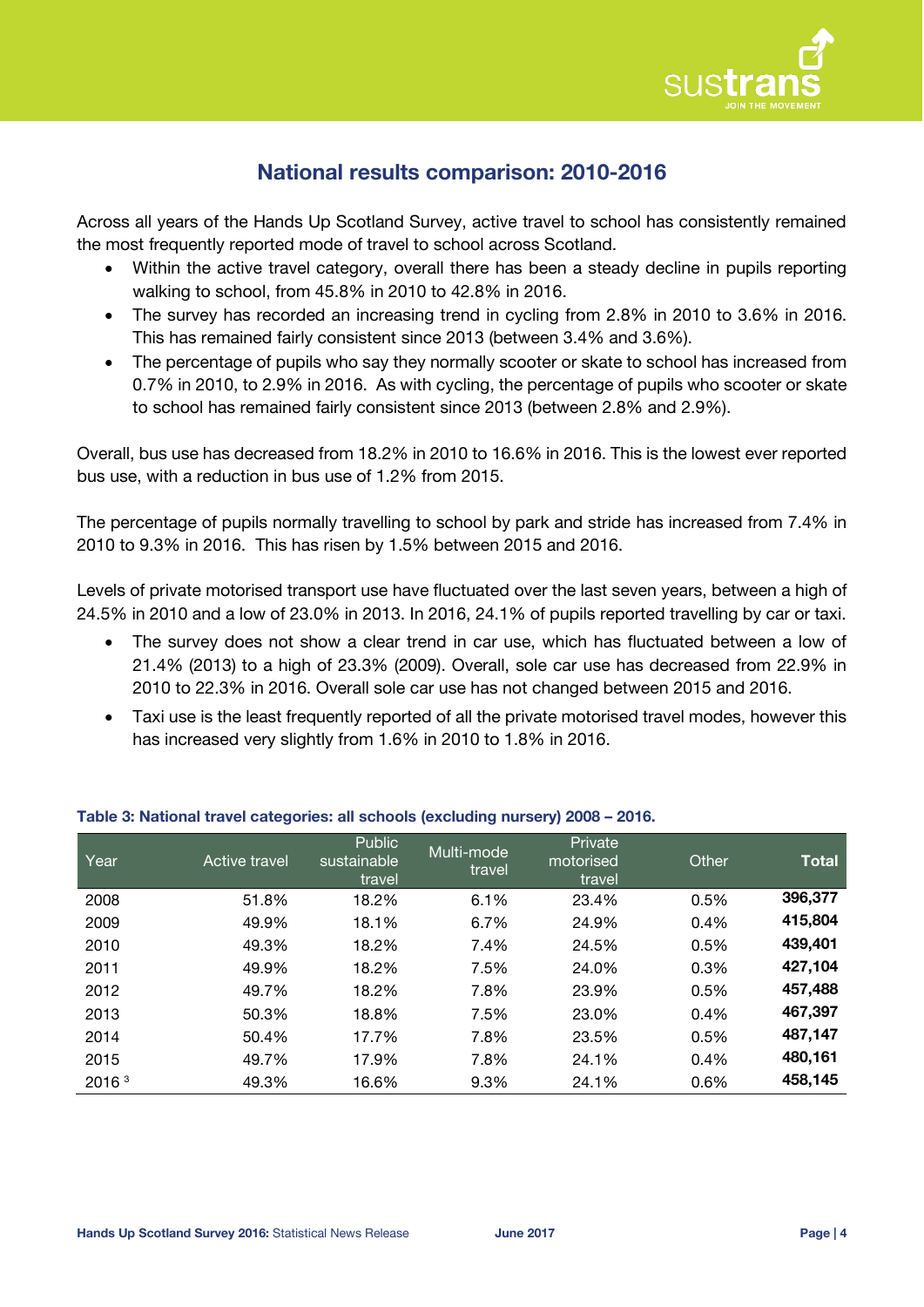

## **Technical Notes**

## **Data collection**

Data collection for the Hands Up Scotland Survey occurs on an annual basis in the second week of September. In 2016 data collection took place between 12th and 16th September. In 2017 data collection will take place between 11th and 15th September.

All 32 local authorities in Scotland are invited to take part in the Hands Up Scotland Survey. The survey is designed to record information about any and all pupils enrolled in nursery, primary, secondary, SEN and independent schools in Scotland.

This approach is designed to produce a large national dataset which can be used to examine information on mode of travel to school in detail at a national, local authority and school level as well as by school type and year group.

Pupils of primary and secondary school age are asked to respond to the Hands Up Scotland Survey themselves. Assistance may be provided to nursery or SEN school pupils by a parent, guardian or member of school staff when responding to the survey, depending on the level of support required.

#### **Response rates**

There are limitations to the comparability of data across years; although survey design and methodology have remained consistent, response rates have varied considerably over the 9 years that the Hands Up Scotland Survey has been conducted.

Survey receipt and response rates as a percentage of equivalent schools in Scotland and equivalent Scottish school roll are calculated using the Scottish Government Education Statistics. Data on both the number of schools and their pupil roll is available for state primary, secondary and SEN schools from the Scottish Government. Pupil roll numbers are not published for state nursery or independent schools in Scotland.

Survey receipt and response rates as a percentage of Scottish/LA school roll and as a percentage of all schools in Scotland/LA are calculated using Scottish Government Education Statistics. As above this is only available for state primary, secondary and SEN schools. It is therefore not possible to calculate these receipt or response rates from nursery or independent school types.

## **School type**

'All state schools' includes primary, secondary and SEN schools only.

'All schools' includes primary, secondary, SEN and independent schools only.

Nursery data is presented separately as the number of nursery school respondents has more than doubled since data was first collected.

## **Interpreting results**

The aggregated national-level results are not necessarily based on the same pupils each year as the same local authorities/schools/pupils might not respond to the survey each year. The survey data is not weighted to take this into account. This may have implications for year on year comparison; particular caution should be applied when attempting to draw conclusions from small percentage point changes. For further information regarding school participation please refer to Table 1.5 Local authority response rates: number of schools surveyed, and Table 1.6 Local authority response rates: number of schools returning data, in the Hands Up Scotland Survey National Results data tables, available from Sustrans' website, available at:

http://www.sustrans.org.uk/scotland/what-we-do/schools-and-universities/hands-scotland

Where the number of responses is low (totalling less than 100), care should be taken when interpreting results. Moreover, fields with a small number of responses may see large changes in percentage between years.

A number of variables may impact on travel behaviour from year to year (e.g. weather conditions, school mergers, closures and relocations) as well as policies and schemes introduced by central and local government or individual schools. Therefore, caution should be applied when seeking to understand annual variations.